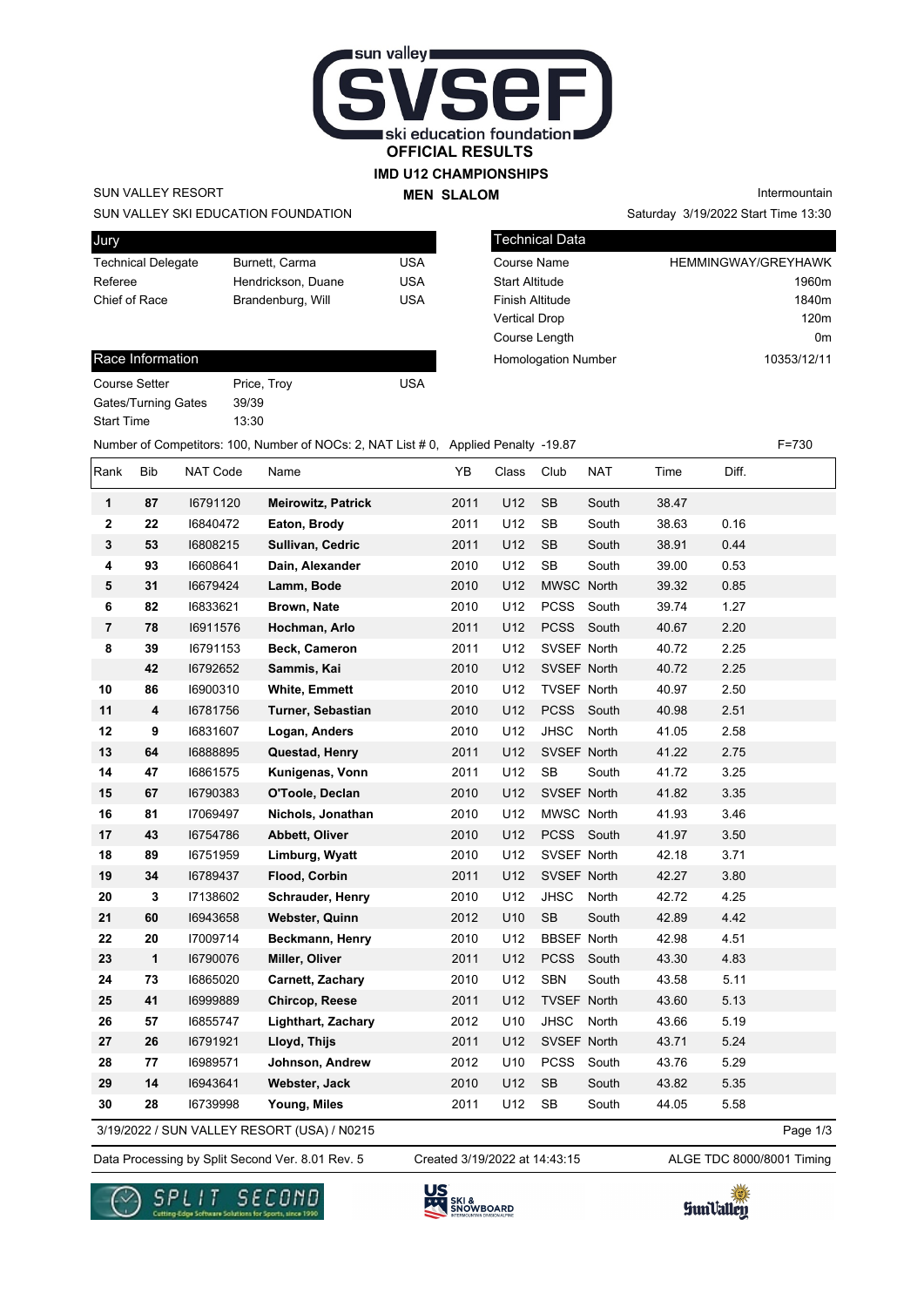# **IMD U12 CHAMPIONSHIPS MEN SLALOM OFFICIAL RESULTS**

Intermountain

|      |                |                 | SUN VALLEY SKI EDUCATION FOUNDATION |      |       |                      |            | Saturday 3/19/2022 Start Time 13:30 |       |  |
|------|----------------|-----------------|-------------------------------------|------|-------|----------------------|------------|-------------------------------------|-------|--|
| Rank | Bib            | <b>NAT Code</b> | Name                                | YΒ   | Class | Club                 | <b>NAT</b> | Time                                | Diff. |  |
| 31   | 48             | 16813864        | Snyder, Jake                        | 2010 | U12   | PCSS South           |            | 44.20                               | 5.73  |  |
| 32   | 36             | 17020967        | Oakey, Bennett                      | 2012 | U10   | <b>BBSEF North</b>   |            | 44.23                               | 5.76  |  |
| 33   | 63             | 17061130        | <b>Cuttlers, Samuel</b>             | 2010 | U12   | <b>BBSEF North</b>   |            | 44.33                               | 5.86  |  |
| 34   | 76             | 16786813        | <b>Traub, Matthew</b>               | 2010 | U12   | PCSS South           |            | 44.48                               | 6.01  |  |
| 35   | 97             | 16964367        | Andra, Theron                       | 2012 | U10   | MWSC North           |            | 44.57                               | 6.10  |  |
| 36   | 96             | 16801593        | Knight, Cedar                       | 2010 | U12   | SB                   | South      | 44.61                               | 6.14  |  |
| 37   | 84             | 16904291        | Gellner, Nicolas                    | 2010 | U12   | <b>PCSS</b>          | South      | 44.67                               | 6.20  |  |
| 38   | 5              | 16840944        | <b>Wilkinson, Chase</b>             | 2011 | U12   | <b>PCSS</b>          | South      | 45.07                               | 6.60  |  |
| 39   | 33             | 16949007        | Cheung, Isaac                       | 2010 | U12   | SB                   | South      | 45.22                               | 6.75  |  |
| 40   | 56             | 16863275        | <b>McReynolds, Cody</b>             | 2010 | U12   | SB                   | South      | 45.27                               | 6.80  |  |
| 41   | 91             | 16868612        | Abbott, Reagan                      | 2012 | U10   | <b>PCSS</b>          | South      | 45.35                               | 6.88  |  |
| 42   | 59             | 17047521        | Peightal, Angus                     | 2012 | U10   | <b>JHSC</b>          | North      | 45.41                               | 6.94  |  |
| 43   | 100            | 16789070        | O'Donnell, Axel                     | 2010 | U12   | SVSEF North          |            | 45.48                               | 7.01  |  |
| 44   | 90             | 17014937        | Lynch, William                      | 2011 | U12   | <b>JHSC</b>          | North      | 45.49                               | 7.02  |  |
| 45   | 6              | 16807011        | <b>Schlegel, Matthew</b>            | 2010 | U12   | SB                   | South      | 45.68                               | 7.21  |  |
| 46   | 50             | 16998993        | <b>Francis, Myles</b>               | 2012 | U10   | TVSEF North          |            | 45.71                               | 7.24  |  |
| 47   | 70             | 16617360        | Kath, Andrew                        | 2010 | U12   | SB                   | South      | 45.76                               | 7.29  |  |
| 48   | 52             | 16788783        | Inman, Thomas                       | 2010 | U12   | PCSS                 | South      | 46.19                               | 7.72  |  |
| 49   | 17             | 16870898        | <b>Turco, Ansel</b>                 | 2011 | U12   | <b>PCSS</b>          | South      | 46.24                               | 7.77  |  |
| 50   | 12             | 17046672        | Zorkendorfer, Benedict              | 2012 | U10   | <b>JHSC</b>          | North      | 46.29                               | 7.82  |  |
| 51   | 51             | 17024851        | Allan, Boedi                        | 2012 | U10   | <b>SBN</b>           | South      | 46.33                               | 7.86  |  |
| 52   | 99             | 17062365        | Hall, Samuel                        | 2011 | U12   | <b>BBSEF North</b>   |            | 46.36                               | 7.89  |  |
| 53   | 29             | 16918394        | Sherman, Xavier                     | 2011 | U12   | PCSS South           |            | 46.54                               | 8.07  |  |
| 54   | 25             | 17071030        | Tennyson, Kai                       | 2012 | U10   | <b>TMSET North</b>   |            | 46.56                               | 8.09  |  |
| 55   | 79             | 16925603        | Youngtok, William                   | 2010 | U12   | <b>SB</b>            | South      | 46.90                               | 8.43  |  |
| 56   | 38             | 16906455        | Heinz, Jack                         | 2010 | U12   | SVSEF North          |            | 47.04                               | 8.57  |  |
| 57   | 65             | 17021434        | Spengler, Charlie                   | 2012 | U10   | <b>BBSEF North</b>   |            | 47.08                               | 8.61  |  |
| 58   | $\overline{7}$ | 16788702        | Sattelmeier, Hugo                   | 2010 | U12   | PCSS South           |            | 47.15                               | 8.68  |  |
| 59   | 83             | 17046093        | Van Gelder, William                 | 2012 | U10   | <b>JHSC</b>          | North      | 47.19                               | 8.72  |  |
| 60   | 35             | 16947782        | Grant, Alex                         | 2013 | U10   | SVSEF North          |            | 47.46                               | 8.99  |  |
| 61   | 98             | 16792239        | <b>Bledsoe, Jackson</b>             | 2011 | U12   | PCSS South           |            | 47.49                               | 9.02  |  |
|      | 13             | 16775777        | Hellewell, Zeke                     | 2010 | U12   | AST                  | South      | 47.49                               | 9.02  |  |
| 63   | 49             | 17035781        | Lawrence, Tristan                   | 2010 | U12   | <b>PCSS</b>          | South      | 47.83                               | 9.36  |  |
| 64   | 30             | 16920759        | Gardner, Rowan                      | 2010 | U12   | <b>TVSEF North</b>   |            | 47.91                               | 9.44  |  |
| 65   | 58             | 16947573        | <b>McNally, Liam</b>                | 2010 | U12   | PCSS South           |            | 48.04                               | 9.57  |  |
| 66   | 32             | 16950843        | Lamb, Coen                          | 2011 | U12   | SVSEF North          |            | 48.15                               | 9.68  |  |
| 67   | $16$           | 17134355        | Demkowicz, Aiden                    | 2011 | U12   | PCSS South           |            | 48.25                               | 9.78  |  |
| 68   | 74             | 16959314        | Lynch, Toben                        | 2012 | U10   | PCSS                 | South      | 48.31                               | 9.84  |  |
| 69   | 61             | 16904395        | <b>West, Cardiff</b>                | 2010 | U12   | <b>PCSS</b>          | South      | 48.40                               | 9.93  |  |
| 70   | 24             | 16967140        | Swanwick, Gage                      | 2012 | U10   | $\mathsf{SB}\xspace$ | South      | 48.51                               | 10.04 |  |
| 71   | 21             | 16839683        | Ploof, Bowen                        | 2011 | U12   | PCSS                 | South      | 48.64                               | 10.17 |  |
| 72   | 66             | 17061629        | <b>Bartich, Miles</b>               | 2011 | U12   | <b>BBSEF North</b>   |            | 48.67                               | 10.20 |  |
|      | 23             | 16863986        | Flack, Jax                          | 2011 | U12   | PCSS South           |            | 48.67                               | 10.20 |  |
| 74   | 69             | 17041567        | Crockett, Cruz                      | 2012 | U10   | <b>TMSET North</b>   |            | 48.81                               | 10.34 |  |
| 75   | $\bf8$         | 16864631        | Mintz, Cash                         | 2011 | U12   | SVSEF North          |            | 48.83                               | 10.36 |  |

3/19/2022 / SUN VALLEY RESORT (USA) / N0215

Page 2/3

Data Processing by Split Second Ver. 8.01 Rev. 5 Created 3/19/2022 at 14:43:15 ALGE TDC 8000/8001 Timing

Created 3/19/2022 at 14:43:15



SUN VALLEY RESORT